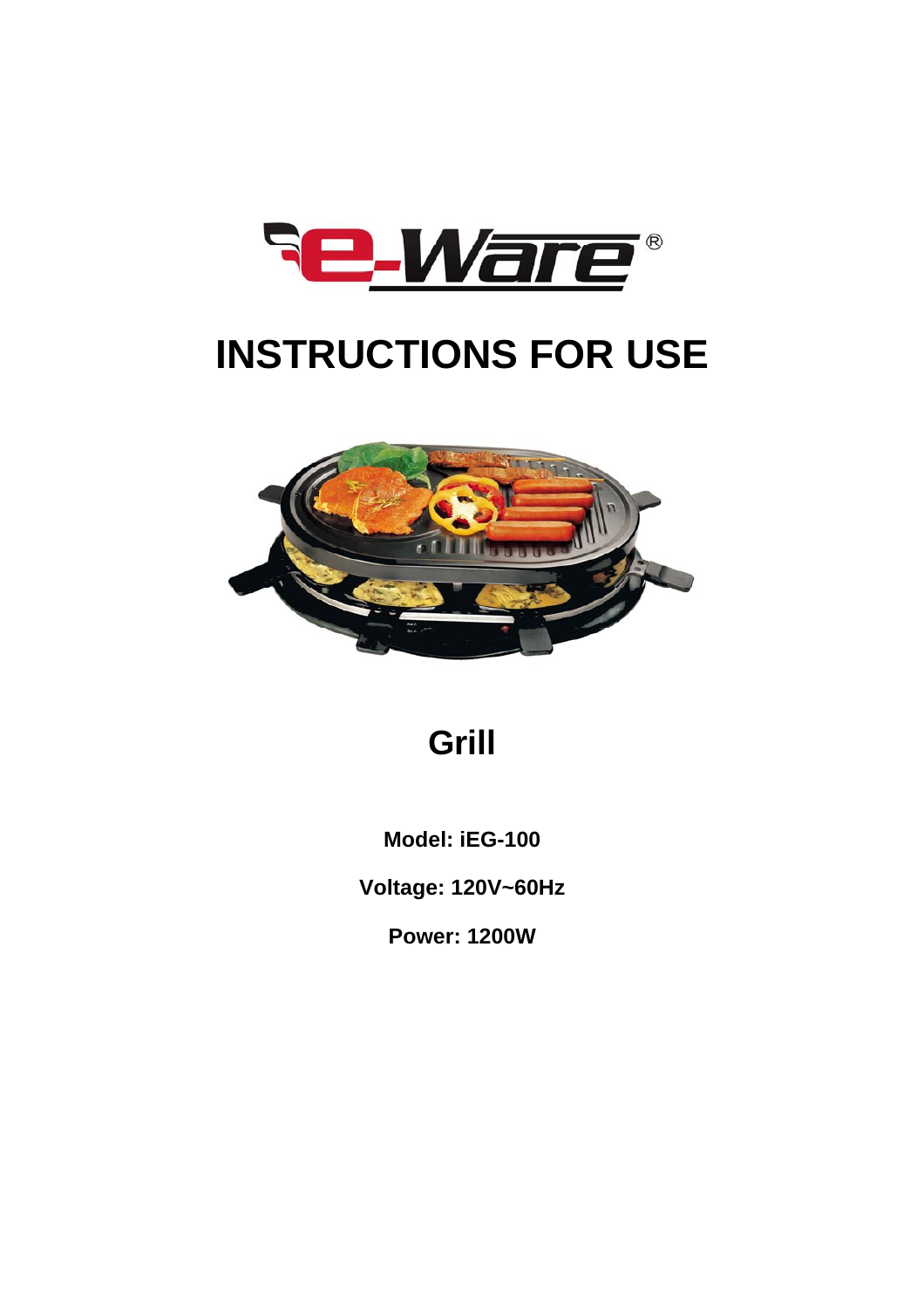## **FOR HOUSEHOLD USE ONLY**,**SAVE THESE INSTRUCTIONS**

- □ Check that your mains voltage corresponds to that stated on the appliance.
- Never leave the appliance unsupervised when in use. Keep out of reach of children or incompetent persons.
- From time to time check the appliance for damages. If it is damaged it should be repaired by a competent qualified electrician<sup> $(*)$ </sup>. The cord may be damaged, it should be replaced by a competent qualified electrician<sup> $(*)$ </sup>.
- Only use the appliance for domestic purposes and in the way indicated in these instructions.
- □ Never immerse the appliance in water or any other liquid for any reason whatsoever. Never place it into the dishwasher.
- □ Never use the appliance near hot surfaces.
- $\Box$  Before cleaning, always unplug the appliance from the power supply and let it cool down.
- □ Never use the appliance outside and always place it in a dry environment.
- Never use accessories that are not recommended by the producer. They could cause a danger to the user and risk to damage the appliance.
- □ Never move the appliance by pulling the cord. Make sure the cord cannot get caught in any way. Do not wind the cord around the appliance and do not bend it.
- □ Stand the appliance on a table or flat surface.
- □ Make sure the appliance has cooled down before cleaning and storing.
- □ Make sure the cord never comes into contact with the hot parts of the appliance.
- $\Box$  The temperature of the accessible surfaces may be very high when the appliance is in use. Do not touch these surfaces but use the handles.
- Make sure the appliance never comes into contact with inflammable materials, such as curtains, cloth, etc. When it is in use, as a fire might occur. It is advised to place a heat resistant coating between your table and the appliance (this way you don't get burns on your table or table cloth)
- Make sure not to scratch the special coating of the grill plates and the pans as you might get pieces of this coating in the food. Use a classical wooden spatula or a heat resistant plastic one.
- □ Unplug the appliance when not in use.
- □ Only cook consumable food.
- Never place this appliance near to a wall. Always provide proper ventilation all around the appliance when using it.

(\*) Competent qualified electrician: after sales department of the producer or importer or any person who is qualified, approved and competent to perform this kind of repairs in order to avoid all danger. In any case you should return the appliance to this electrician.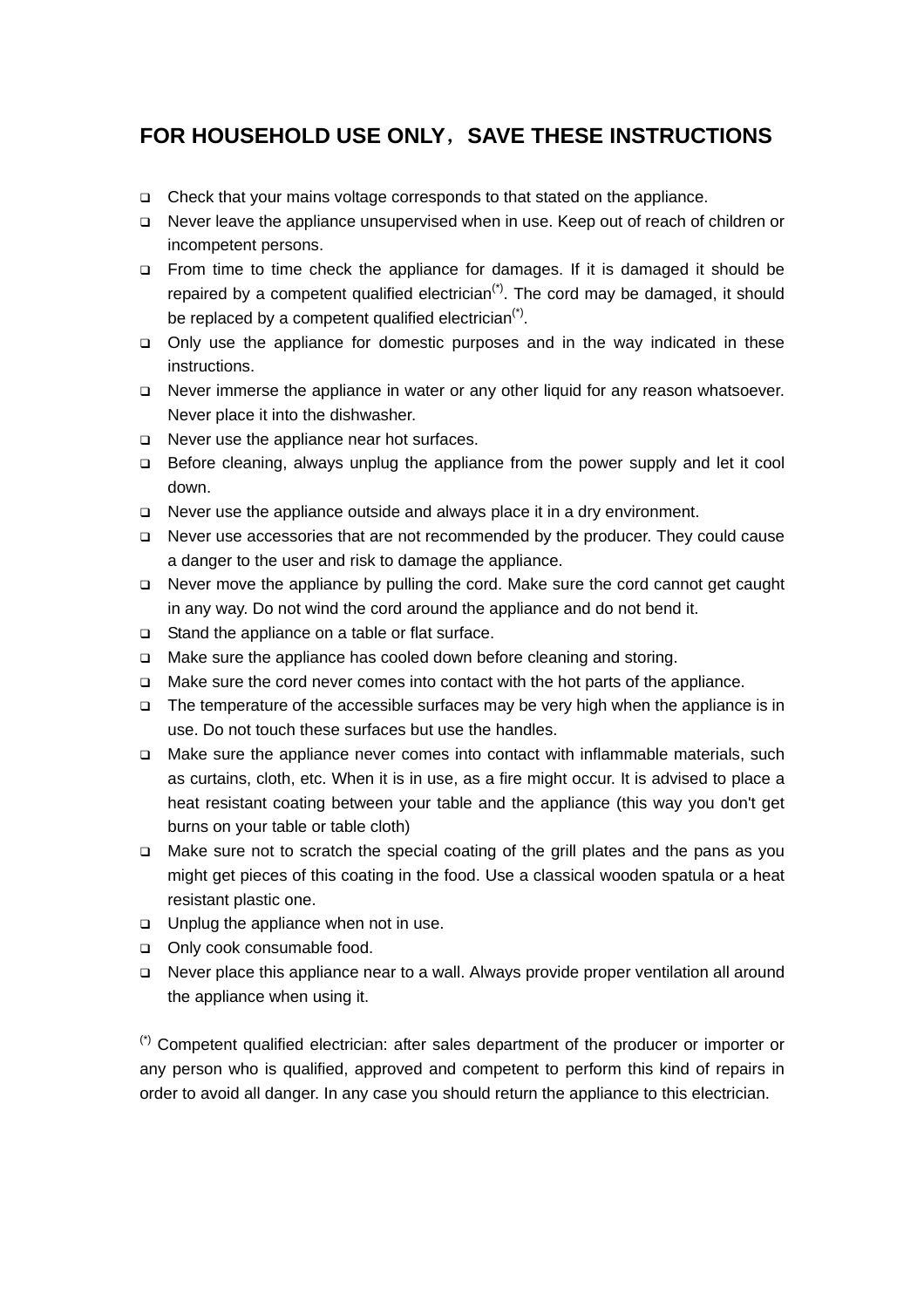## **Before the first use**

- Before using your appliance for the first time take away the packaging materials and clean the pans and the grilling surface thoroughly with a damp cloth.
- Hold the plate under running water (you can use a sponge to improve the cleaning). Never use abrasive or cleaning products. Rinse thoroughly and let dry.
- Before each use, oil the non-stick coated plates.
- Oil the surface of the plate with a kitchen paper or with a small brush coated with heating-resistant table oil (olive or groundnut oil).
- When it is first switched on, the heating element may smell and emit some smoke. This is normal; the grease that may have adhered to the element during manufacture is burning off. We therefore recommend that you heat up the appliance for about 10 minutes without any food (ventilate the room during this period). This will no more occur in the future.
- In order to prevent grease stains on your table cloth, don't forget to put another, easy-washing cloth under your appliance.

**Hint**: When your appliance is warming up and the raclette pans are clean, you can put them on the appliance to warm them up but never leave raclette pans that have already been used in the appliance, as the food residues might burn.

#### **IMPORTANT REMARKS**

- Avoid shocks when you move the plate. Also avoid the thermal shocks.
- Never place too large, too cold or frozen food on a hot plate.
- To avoid burns or fissures on the plate, never move a still hot plate.
- Only place food on a plate. Never place heavy objects on it.

### **GRILL PLATES**

- Put the raclette-grill in the middle of the table.
- Use only wooden or plastic utensils in order not to damage the coating.
- When heating (above all in the presence of oil), the plate may give off a smell and a light smoke. This phenomenon disappears after a couple of minutes.
- Wait until the grill is hot before placing food on them. Control its grilling and return it regularly with a wood spatula. Do not pick the meat, it could lose its juice and taste. The small pieces of meat and fish are ready more quickly and better grilled than the large pieces. So it is recommended to cut them in small pieces of 1 to 2 cm first.
- It is recommended to remove the rest of food from the plate during grilling (with a wood spatula). Once the food is dry, it becomes more difficult to remove them.
- Cut the meat into small pieces. You thus reduce the cooking time. Chop the crude meat and serve it on a plate or a wooden board. Your can choose the quantity of meat they want and grill it on the grill plates.
- You can grill toasts in the raclette pans, cook fruit through or over, fry eggs or potatoes and many other things.
- You may serve the grilled meat with different sauces, salad.